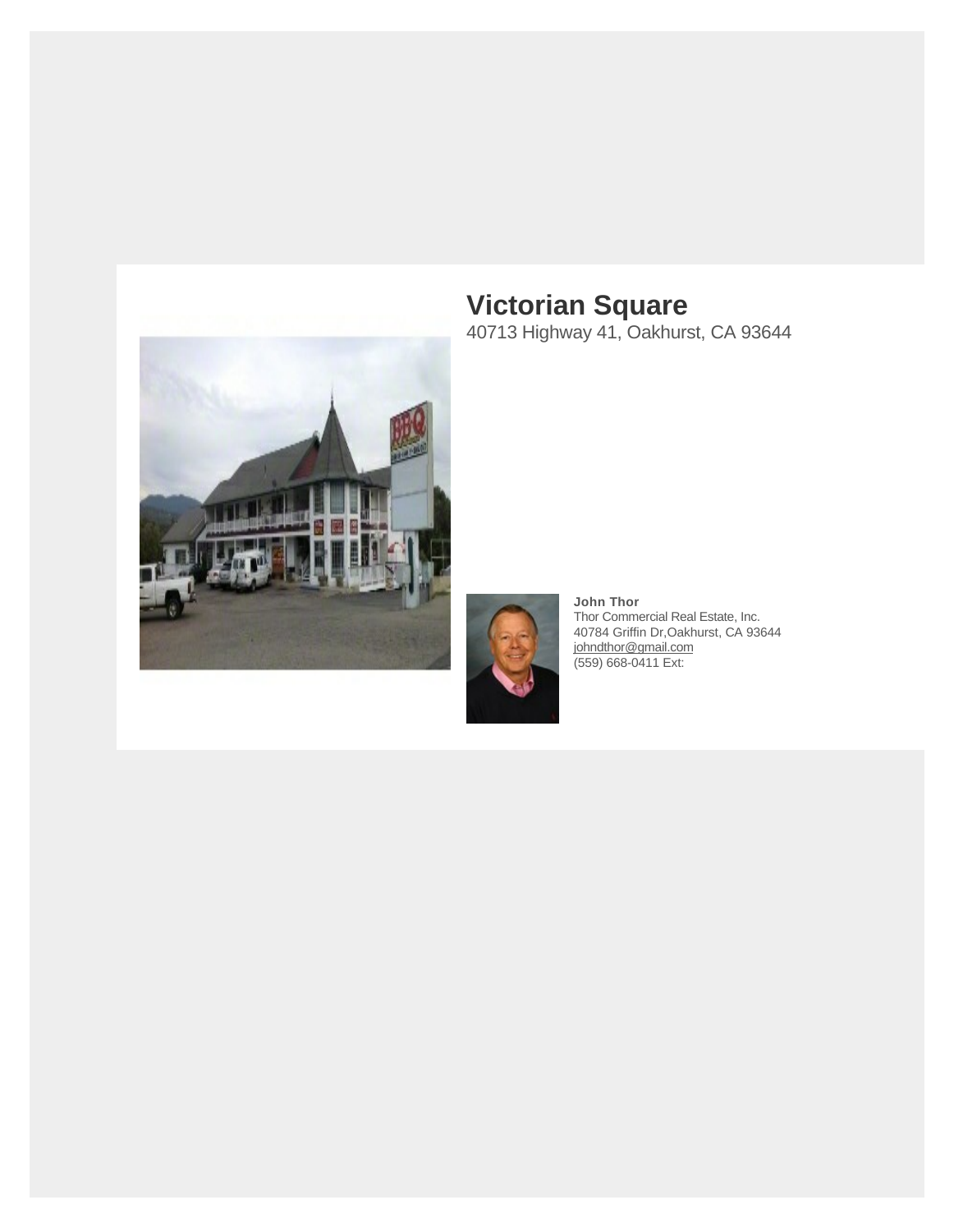

Primary Photo

| Rental Rate:         | \$9.60 / SF/ Yr    |
|----------------------|--------------------|
| Property Type:       | Retail             |
| Property Sub-type:   | Restaurant         |
| Gross Leasable Area: | 10,027 SF          |
| Year Built:          | 1988               |
| Walk Score ®:        | 35 (Car-Dependent) |
| Transit Score ®:     | 34 (Some Transit)  |

# **Victorian Square**

\$9.60 /SF/Yr

Excellent Highway 41 location in the Victorian Square Building which is the location of the NEW 41 Smokehouse.Highway 41 north of central Oakhurst across the street from 3 new 108 room hotels.

Excellent location across the street from 3 new 108 •room hotels.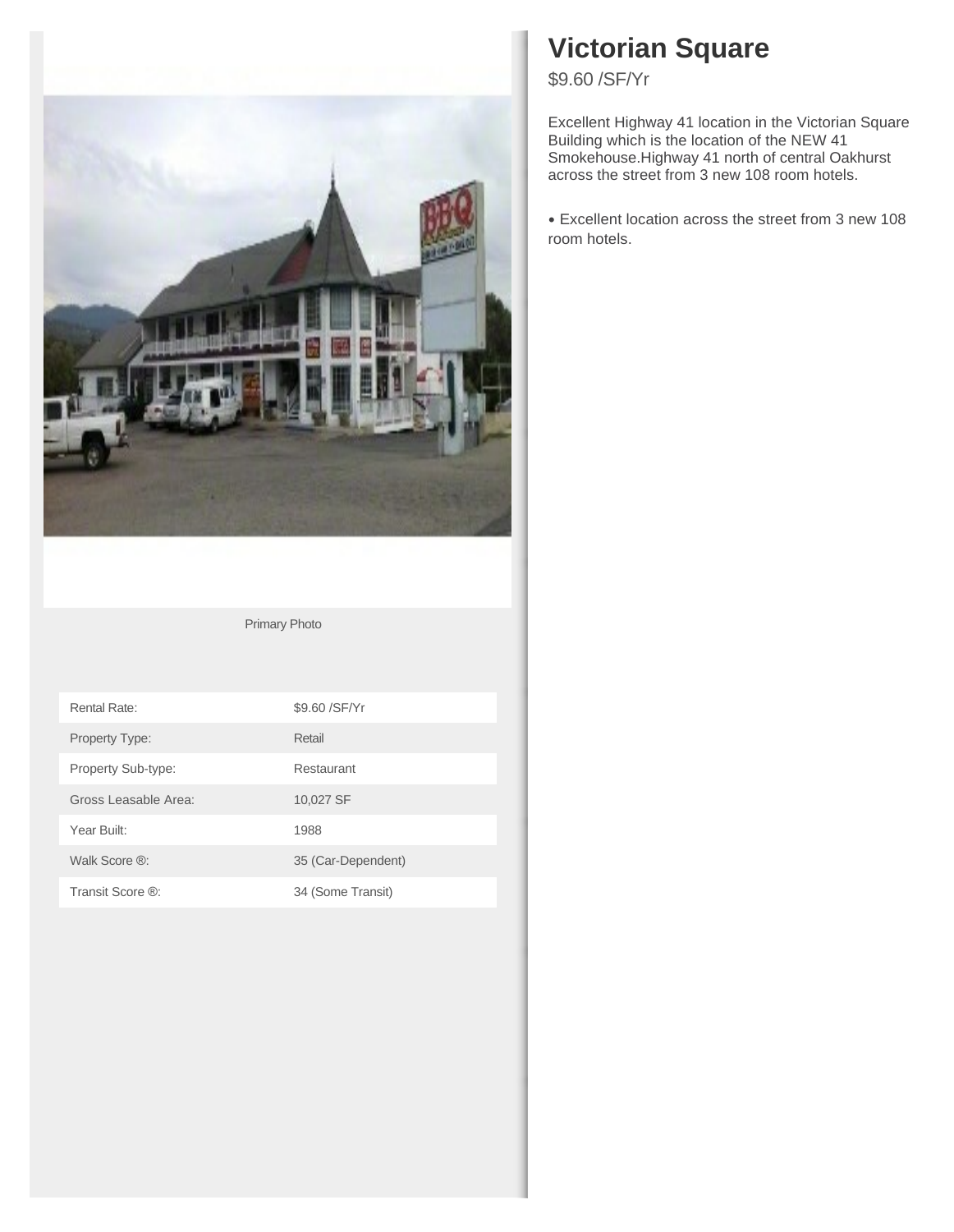#### **1st Floor Ste 8A**

| Space Available    | 1,000 SF              |
|--------------------|-----------------------|
| <b>Rental Rate</b> | \$103.33 / SM/ Yr     |
| Date Available     | Immediate             |
| Service Type       | <b>Modified Gross</b> |
| Space Type         | Relet                 |
| Space Use          | Office                |
| Lease Term         | 1 - $5$ Years         |

### **1st Floor Ste 6**

| Space Available | 700 SF                |
|-----------------|-----------------------|
| Rental Rate     | \$103.33 / SM/ Yr     |
| Date Available  | Immediate             |
| Service Type    | <b>Modified Gross</b> |
| Space Type      | Relet                 |
| Space Use       | Retail                |
| Lease Term      | 1 - 5 Years           |

### **1st Floor Ste 7**

| Space Available    | 1,200 SF              |
|--------------------|-----------------------|
| <b>Rental Rate</b> | \$103.33 / SM/Yr      |
| Date Available     | Immediate             |
| Service Type       | <b>Modified Gross</b> |
| Space Type         | Relet                 |
| Space Use          | Retail                |
| Lease Term         | 1 - 5 Years           |
|                    |                       |

**1**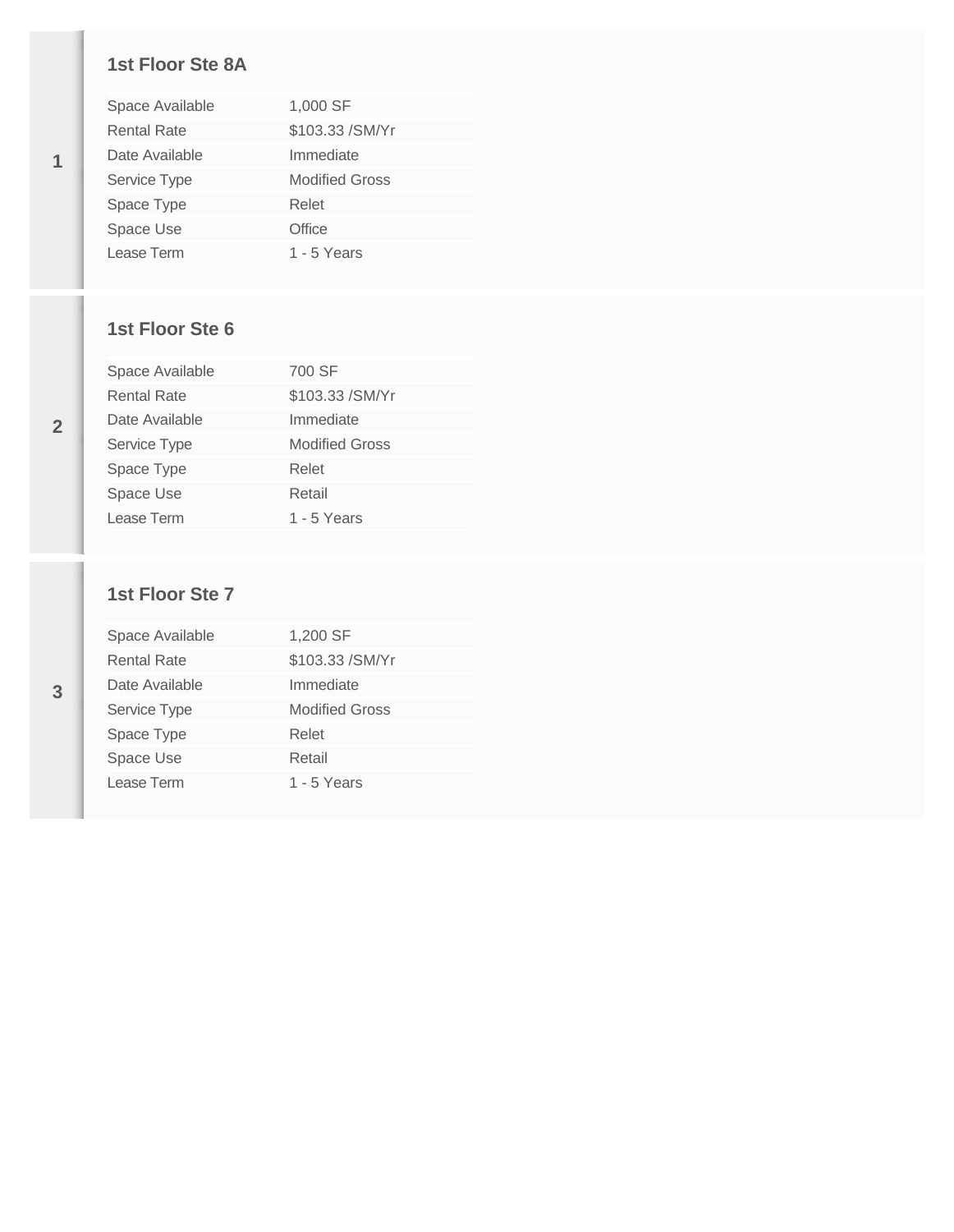## **Major Tenant Information**

**Tenant SF Occupied Lease Expired** 41 Smokehouse - August 2017